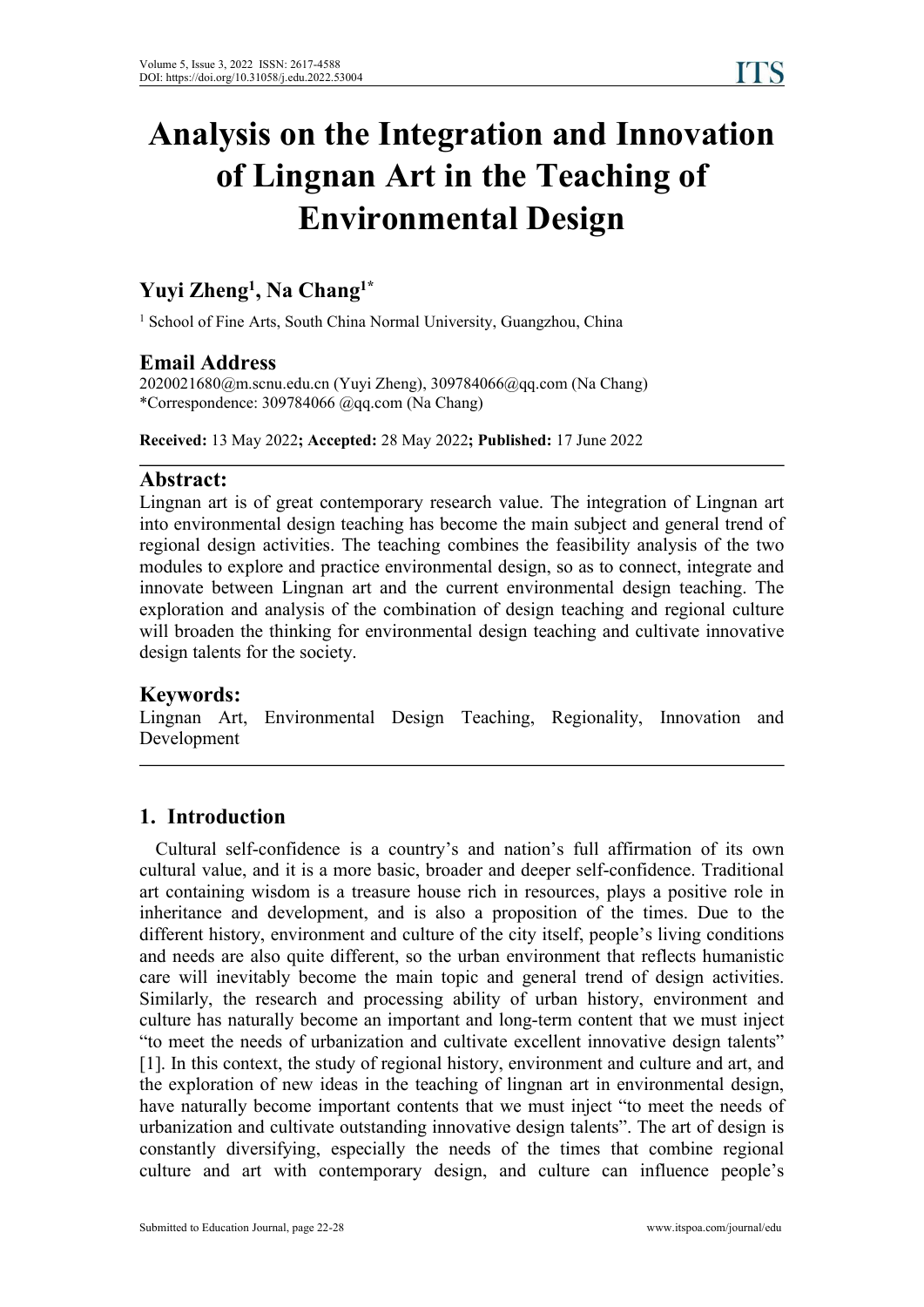confidence in uniting to solve specific needs and problems [2]. Based on the discussion of Lingnan's art cognition, this paper integrates it into the current environmental design teaching. It is hoped that in the future teaching, the connotation of environmental design with local regional characteristics will be formed.

# **2. Lingnan Art Integrates into the Needs ofEnvironmental Design**

## *2.1. The Need for a Regional Nature of Teaching Content*

In the context of The Diversity of Chinese Culture and Art, environmental design education should be linked to the region and integrated with the local climate, folk customs, history and culture. At present, there is a problem of curriculum homogenization in environmental design teaching, partly because of the fixation of teaching materials, and another reason is that some teachers do not pay enough attention to regional art and culture in teaching, which leads to the lack of regional artistic connotation in environmental design works. At the same time, the inheritance and development of regional art culture lack the practice and application in teaching, which to a certain extent affects the international competitiveness of China's environmental design works. Due to the different history, environment and culture of the city itself, people's lifestyles also have considerable differences, taking the Lingnan region as an example, the annual temperature difference in the region is small, the summer temperature is hot, humid and rainy, frequent typhoons and other climatic characteristics, and the environmental design methods and methods in the inland areas are different. For example, because hot and humid climates are prone to corrosion of materials, ventilation and cooling of spaces are particularly important. For example, subtropical climatic conditions create conditions for a large number of outdoor activities and lifestyles. Climatic conditions, customs and historical contexts have accumulated to form the unique successful experience of architecture and gardens in Lingnan, which is worth learning from today's design teaching. Therefore, in the teaching of environmental design, we adapt to local conditions and combine regionality to carry out the content design and teaching of teaching courses.

#### *2.2. The Innovative Need of the Teaching Model*

At present, most of the environmental design professional courses in colleges and universities are mainly studio-based. In the studio, the theoretical courses and professional skills are basically studied, and the teaching mode is expressed in the teacher imparting some basic professional skills, design points and basic introduction to software. In today's new materials and new practices, some materials and construction methods are not updated in a timely manner, and the knowledge is relatively old. In terms of equipment and experimental instruments, it is relatively unable to keep up with the needs of the rapid development of society, and the teaching content and mode of the studio are not connected with the society and the market. The students cultivated in this mode will enter the social enterprise after graduation, and it will take a long time to adapt to the environment in a short period of time (Figure 1).

## *2.3. The Forward-Looking Need for Pedagogical Reform*

The "forward-looking" of teaching means whether talents who can cultivate and educate talents that meet the needs of future society in the long run can quickly adapt to the current employment environment and develop well after leaving the campus. In recent years, it has faced the dilemma of "graduation is unemployment", which also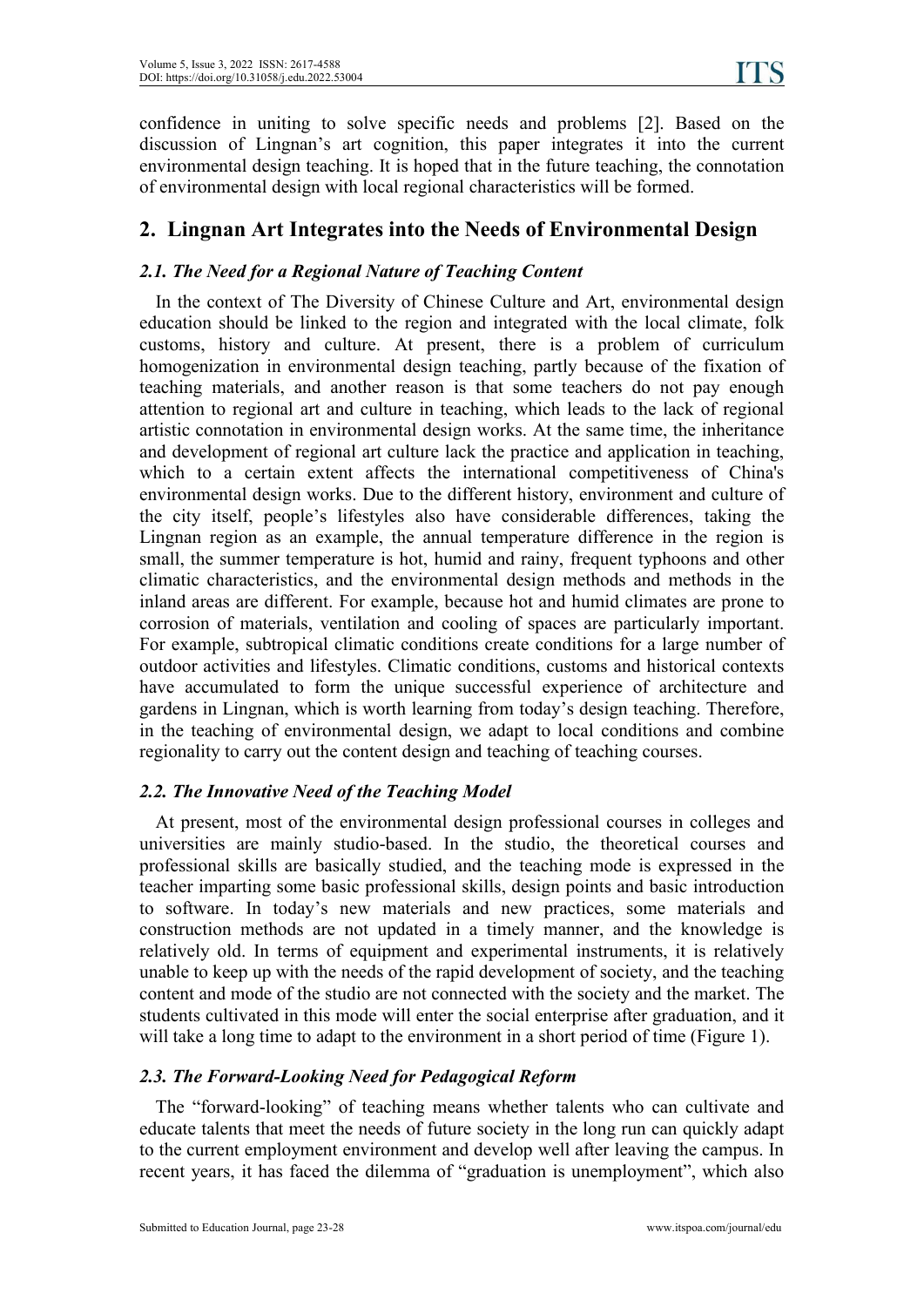reflects that the current education cannot keep up with the rapid development of the current society. Environmental design teaching is also facing the same problem, the rapid development of information technology, the rapid development of the industry is updated too fast, the lag of talent training education and the forward-looking nature of education can not be fully reflected, is the main reason for the current contradiction between supply and demand of talents, so that the environmental design teaching discipline is forward-looking, is an important task of the professional teaching reform. The famous American educational psychologist and Harvard professor David. Perkins, in the book "Teaching for the Unknown, Learning for the Future", wrote: "The task of education is not only to transmit known knowledge, but also to cultivate students' curiosity about the future and the ability to learn spontaneously" [3]. In the process of traditional art education, professional teachers, as leaders, must strengthen continuous learning, broaden their horizons, and explore the integration between Lingnan art and environmental design based on the current rapid development of the Internet era [4].



*Figure 1. Current demands and feasibility approaches.*

# **3. A Feasible Approach to Integrating Lingnan Art into Environmental Design**

In view of the problems arising from the above content, the special training method is used to carry out special training on the inheritance and development of Lingnan art in the teaching of environmental design. The main methods are to teach from two modules of awareness of Lingnan art (including field research and literature research) - design innovation (including thematic design and social enterprise communication). The two modules are completed in stages, the former stage isbased on the theory to understand and understand Lingnan art, and the latter stage is to transform the theory into practical application, so that the theory and practice of environmental design teaching can be combined to get real application and practice. The two modules combine to enhance students' theoretical learning of excavating and extracting Lingnan culture and art, scientifically grasping its connotations and influencing design. The two stages of learning make it necessary and feasible, which not only meets the needs of the times for environmental design majors, but also continues with tradition, keeps up with the pace of the market, and grasps the cutting-edge design dynamics.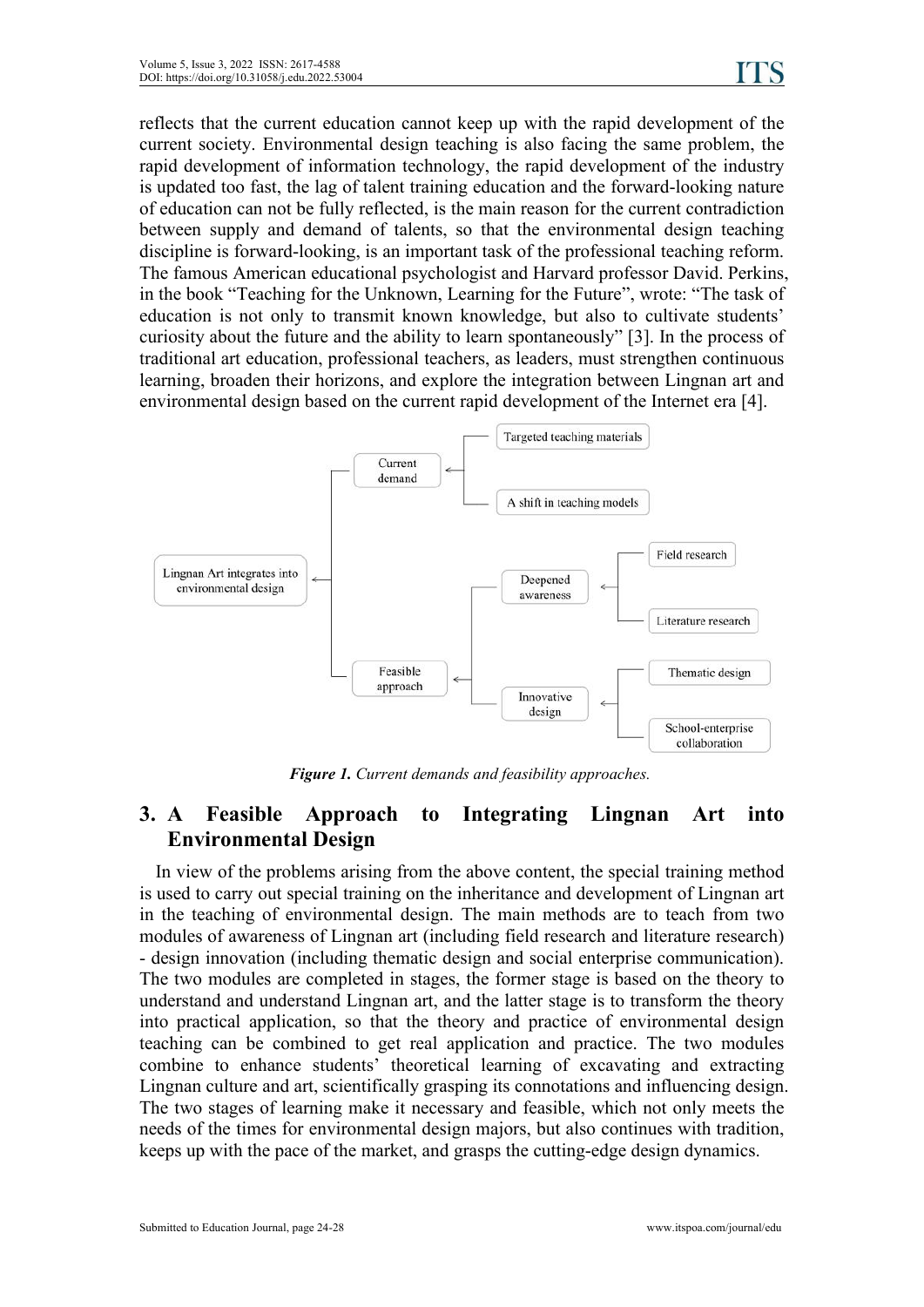#### *3.1. Awareness ofLingnan Art in Thematic Training*

To understand the traditional art and culture of Lingnan, we must first learn the historical background, regional climate, natural resource characteristics, human resources, and lifestyle of the region. From the perspective of historical background, during the Qing Dynasty, the Lingnan region, as the only treaty port to the outside world, was closely related to Western cultural exchanges, and formed a unique Lingnan cultural and artistic characteristics in the process of the collision between China and the West. Taking into account the climate and cultural background of the Lingnan region, more attention is paid to water and ventilation and heat dissipation in the environmental design, such as the local characteristics of the building arcade elements, which have functions such as sun protection, rain protection and ventilation, and at the same time can meet the functional problems of commercial and pedestrian transportation. The abundance of wood resources and the skillfulness of craftsmanship have created the prosperity of Chaoshan wood carving, showing a strong and special artistic symbol. The coastline of the Lingnan region is beautiful and rich in resources, and the wisdom of the oyster shell is applied in architecture and gardens, and the use of snails in furniture. Lingnan culture and art integrate the ideas of Confucianism, Buddhism, Taoism and Buddhism in different ways, especially in the unique expressions in temples and ancestral halls, such as the ancestral temple in Foshan and the Dragon Mother Temple in Deqing, which show the connotation of Lingnan culture. On the basis of this understanding, combined with the aesthetics of the times and modern technology, appropriate treatment and reconstruction are carried out such as extraction, decomposition, reorganization and reconstruction in indoor or garden design. It is believed that there will be more Lingnan cultural and artistic resources that deserve in-depth discussion, research and reproduction of environmental design.

The survey can enable students to more intuitively learn about Lingnan traditional culture, especially the applied discipline of environmental design, emphasize the intuitive feeling of the environment, and enhance the understanding of Lingnan art through multiple experience sites and a large number of text and graphic studies, so that the teaching content of environmental design can be expanded, forming a more complete content system with regional characteristics. At present, Lingnan art is integrated into the content of teaching, involving graduation design, interior thematic design, landscape thematic design and some university students' innovation and entrepreneurship projects. Its direction and topics include regional and international synchronous design research, and the exploration of the diversity and integration of history and culture and art. Lingnan art has the characteristics of openness, mixing and pluralism, integrating Hakka culture, Chaoshan culture and Guangfu culture, etc., embodying the spirit of harmony, compatibility, practicality and openness between region and society, and has strong vitality. In such a rich and broad cultural context, teaching can be divided into stages, groups, in different thematic design courses to focus on one of the branches, the undergraduate teaching as a whole, continuous and repeated completion of this direction of teaching. Among them, the research will be a very important part of teaching, aiming to carry out more comprehensive familiarity, understanding, absorption, application and later innovation of Lingnan art. Deeply aware of the unique construction methods and spatial language of Lingnan art, it conforms to nature, accompanies folk customs, combines ancient and modern, and integrates the north and the south.The survey not only targets traditional Lingnan architecture, gardens and villages, such as the Four Famous Gardens, Shawan Ancient Town, Chen Clan Ancestral Hall, etc., but also conducts research and analysis on new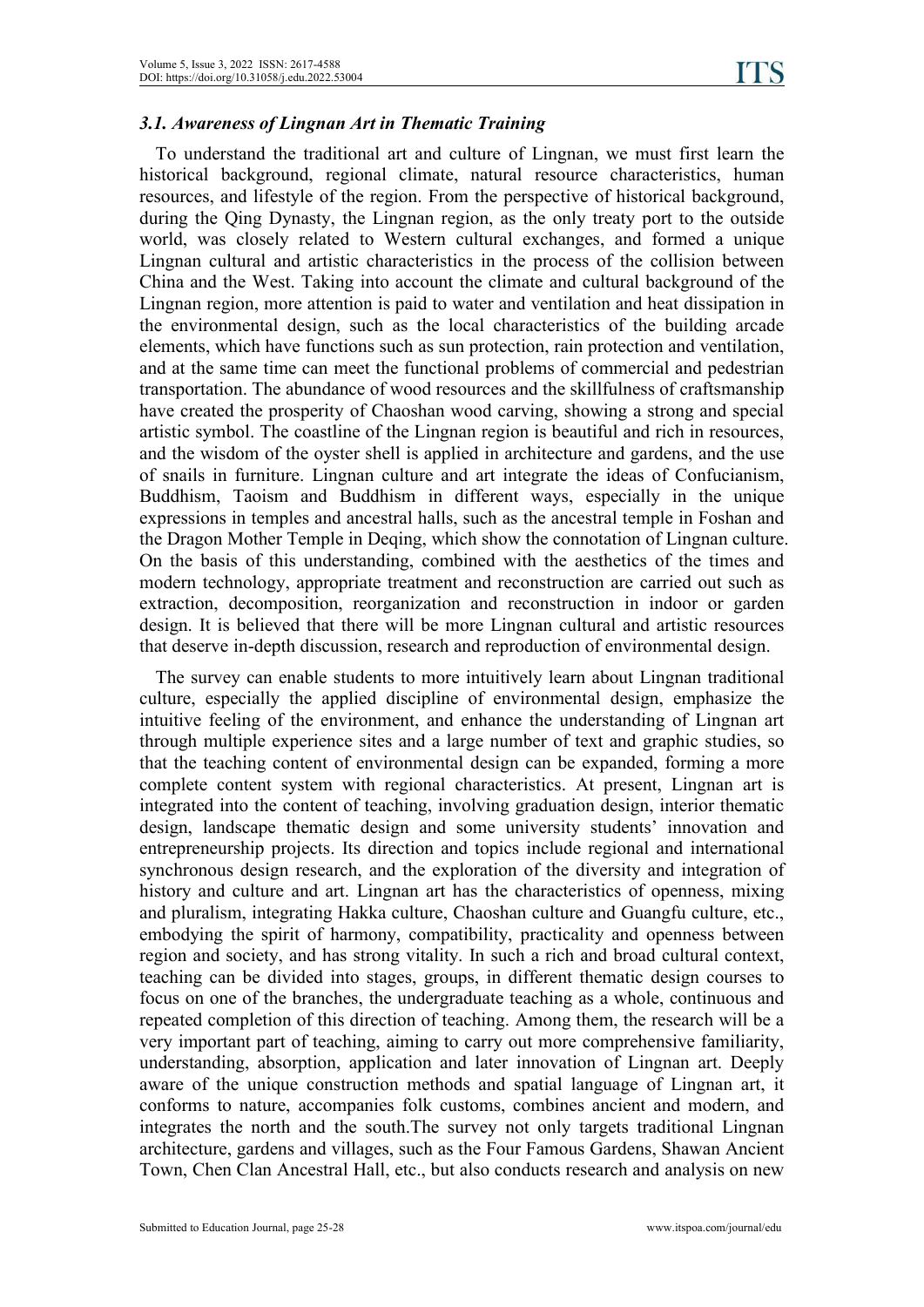design works in some cities in response to the contemporary innovative design research of Lingnan artistic characteristics. The former attaches importance to the source, the latter focuses on extension, and the ancient and modern are connected, in this process, prompting the students to think and explore multiple dimensions of Lingnan art elements and environmental design.

#### *3.2. Thematic Training in Environmental Design of Lingnan Art is Innovative Design*

Through the training of the previous stage, from vague to more comprehensive combing and cognition. Practical validation will take place in the following modules. Through a number of special trainings, Lingnan art will run through the whole process of undergraduate teaching. The direction of each topic can be designed as both creative and conceptual. The former focuses on the experimentation of design methodology, including from creativity to implementation, engineering specifications and the integration of various elements; the latter emphasizes uniqueness, artistic expression and experimentation. In the process of special topic training, the teaching will be discussed and coordinated many times to deepen the theme, extend the theme, enrich the theme, and strive for the reasonable integration of the theme and various links.

In the process of implementing the special topic, through in-depth thinking and many exchanges, in order to deepen the design, extend the design, enrich the design, and let the combination of design and various nodes, prompt the students to explore and think about Lingnan culture, art and environmental design in multiple dimensions. It cultivates students' comprehensive thinking and design ability, overcomes the common phenomenon of design works staying on the surface, and stimulates students' academic research ability. Not only learned the industry norms and key points of thematic design, but also linked to the local culture and art, from thinking to expression, focusing on collaboration, and creating a space design that is more in line with the needs of modern people and the environment in the inheritance.

In this module, there are 5 nodes to help the teaching gradually establish the connection between Lingnan art and environmental design, and accumulate and form the teaching framework and characteristics of environmental design. First, inherit Lingnan art. It is mainly the characteristics and connotations of human resources, which include both tangible material parts and immaterial customs and customs; second, revitalize Lingnan art. Conform to the pulse of Lingnan art in a state of progress, and participate in the future-oriented Lingnan art design practice; third, promote Lingnan art with a wider field of vision. Continue to excavate the Lingnan cultural nutrition based on the "Greater Bay Area Urban Agglomeration"; fourth, the inheritance and re-creation practice of lingnan architecture and garden art language runs through the whole process of undergraduate teaching of environmental design. Fifth, teachers summarize and sort out each special training course, and gradually form teaching materials that can be used as references, valuable and can be promoted.

In the process of thematic design, opportunities are created for students to participate in the concept of Lingnan Art in the training of practical projects. In recent years, social enterprises have become more and more closely involved in the industry university-research projects of universities, so school-enterprise collaboration is a mutually beneficial activity, due to the short cycle of actual social projects, there is no excessive time to invest in the exploration and research of traditional arts, and the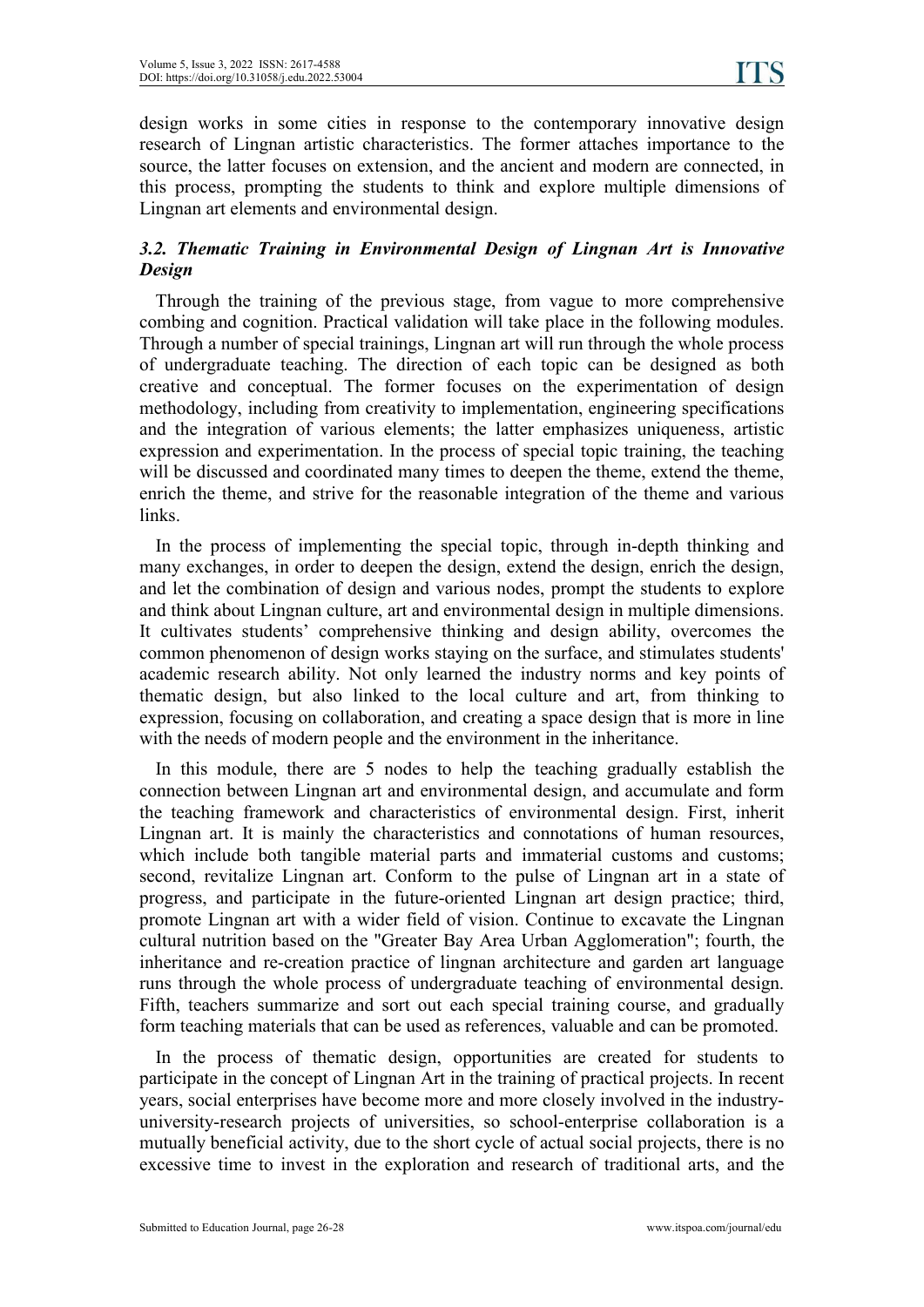special topic design teaching is a bridge to turn this market into academia. Therefore, it can be in the form of fake topics, breaking through the reality of fake topics in traditional teaching to enhance students' ability to transform theoretical knowledge, apply ability and solve practical problems. This kind of project-based learning that participates in society enables students to better understand the conditions of professional innovation and entrepreneurship, broadens the quality and scope of teaching, and at the same time promotes students' coordination, expression and communication skills to adapt to their development needs [5].

## **4. Conclusions**

Lingnan traditional culture has distinct regional characteristics. The environmental design major combines regional culture and art as an important content. French artist Claire emphasizes the eternity and return of art to origin, advocating nationality, regionality and the local imprint of his works. In today's globalized environment, it is particularly important to grasp and adhere to the national nature of art, especially the nationality of modern design, and to weave tradition and modernity in an orderly manner [6].

Looking at the characteristics formed by the evolution of Lingnan art from a sustainable point of view, it is the most solid context and foundation of regional environmental design teaching, and educators have the obligation to comprehensively study and absorb the nutrition of Lingnan art, flexibly and organically use the formal language of Lingnan art to gradually construct the professional characteristics belonging to the region, be good at summarizing and sorting out teaching achievements, and continue to practice and explore the integration of Lingnan art into environmental art design teaching.

## **Conflicts of Interest**

The authors declare that there is no conflict of interest regarding the publication of this article.

## **Funding**

The work was supported by the "2019 Collaborative Education Platform of Quality Engineering Project of South China Normal University" and the offline course "Landscape Design 1" of the 2020 first-class course of South China Normal University.

## **References**

[1] Me, B.R.; Zhong, Z.J. The Practice and Exploration of Lingnan Architectural Formal Language in the Teaching of Environmental Design: A Case Study of The Graduation Design Of Environmental Art of the City College of guangzhou Academy of Fine Arts. *Art Panorama,* 2018, 12, 120-121, DOI: 10.3969/j.issn.1002-2953.2018.12.042.

Available online: https://kns.cnki.net/kcms/detail/detail.aspx?FileName=MSDG2 01812041&DbName=CJFQ2018 (accessed on 12 April 2021).

[2] Văidianu, M.N.; Pavel, O.; Călin, I.E. Promoting Arts-based Activities for Local Sustainability: Danube Delta Case Study. *Procedia - Social and Behavioral Sciences,* 2014, 122, 105-109, DOI: 10.1016/j.sbspro.2014.01.1310.